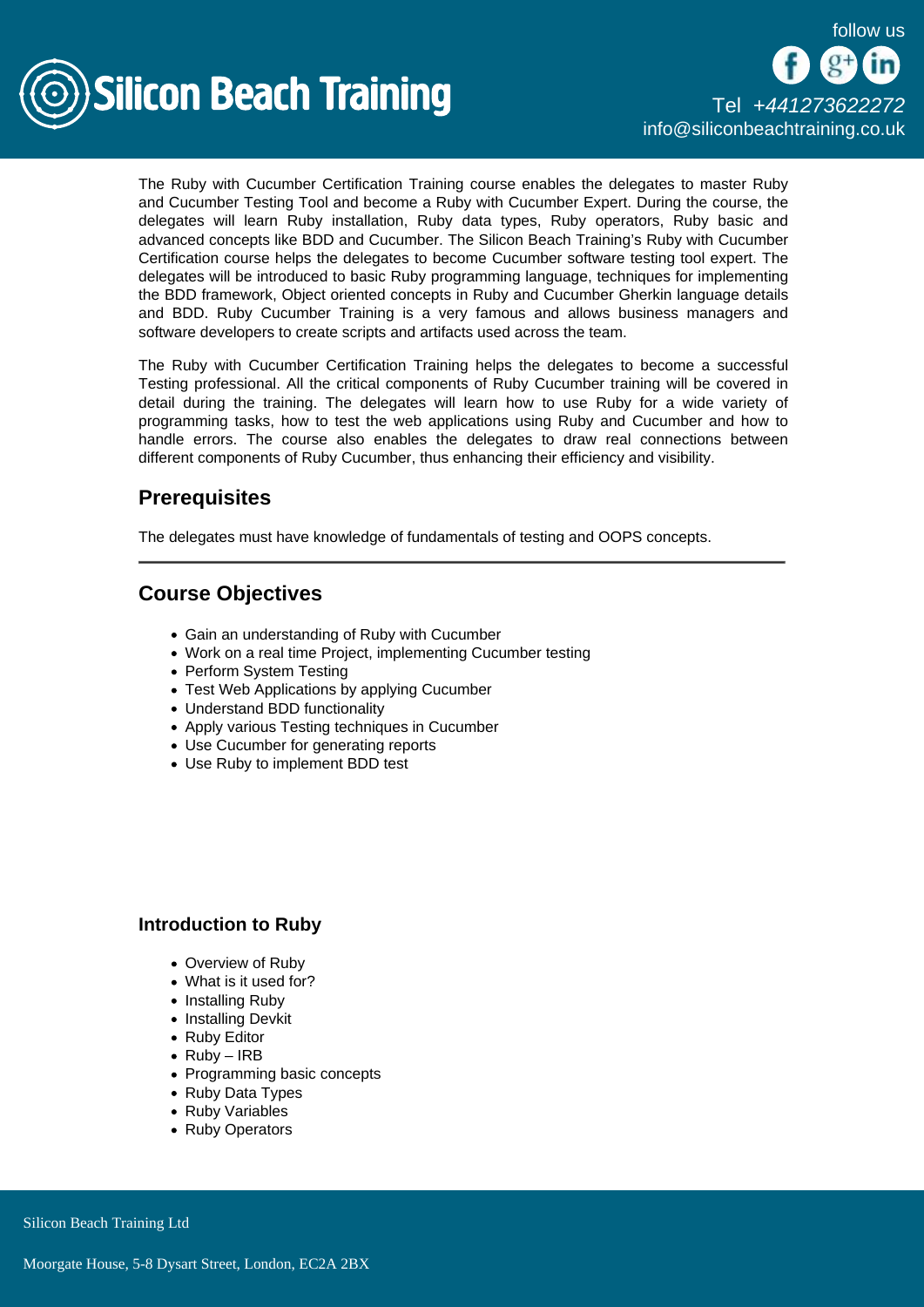

## Ruby Basics

- Control Structures
- Loop Structures-While and For
- Strings
- Array
- Hashes

### Ruby Advanced Topics

- Blocks
- Proc and Lambda
- Ranges
- Regular Expressions
- Files and IO
- Exception Handling
- Skills and Techniques of Ruby Language
- Running Ruby
- Command-line Ruby
- The Interactive Ruby console

### Control Structures

- Blocks and if statement
- Boolean and range operators
- Conditionals if, unless, case
- Loops while, for in, until
- Break, next, retry and redo

## Object oriented Ruby

- Understanding OOPS
- Classes
- Modules
- Mixins
- Methods
- Best Practices in Programming

### Objects, Variables and Methods

- Basic object-orientation concepts
- Naming conventions
- Variable assignment
- Difference between Local and instance variables
- Life of different variables in methods
- Method-calling semantics
- Method arguments and return values

### Classes and Modules

Silicon Beach Training Ltd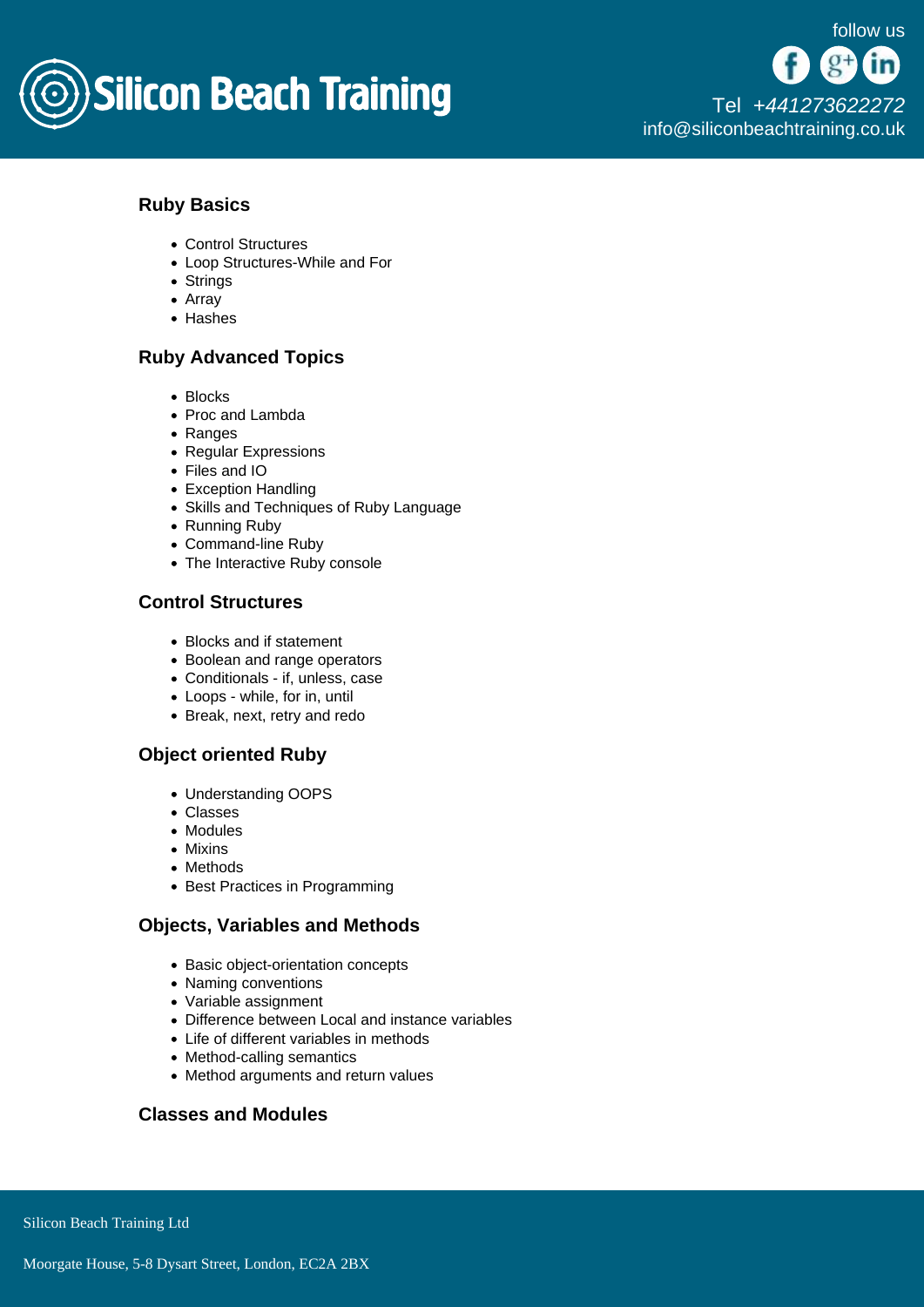

- Instantiating classes
- Polymorphism in ruby
- Mixing in modules

### Introduction to Cucumber

- Writing Features
- Writing Scenarios
- Writing Step Definitions
- BDD into Practice
- Explain Cucumber Framework in Detail
- Reusing Steps
- Running Tests in Different Browsers
- Tagging Scenarios
- Hooks in Cucumber

### Introduction to BDD and Cucumber

- What is BDD?
- Why Cucumber
- Cucumber installation
- Cucumber framework flow
- Overview of Cucumber Gherkin
- Gherkin Keywords Scenario
- Feature
- given
- When
- Then
- Tagging
- Background

### BDD Creating and Execution Test

- Creation of Step Definition File
- Revisit Regular Expression
- Feature File for a sample scenario
- Execution
- Results and Reports
- Debugging

### Testing a Web application using Ruby and Cucumber

- Introduction to Real Time Project
- Creation of feature file
- Creation of Step Definition File
- Execution
- Result and Report

Error Handling, Seeking Help and Open Forum